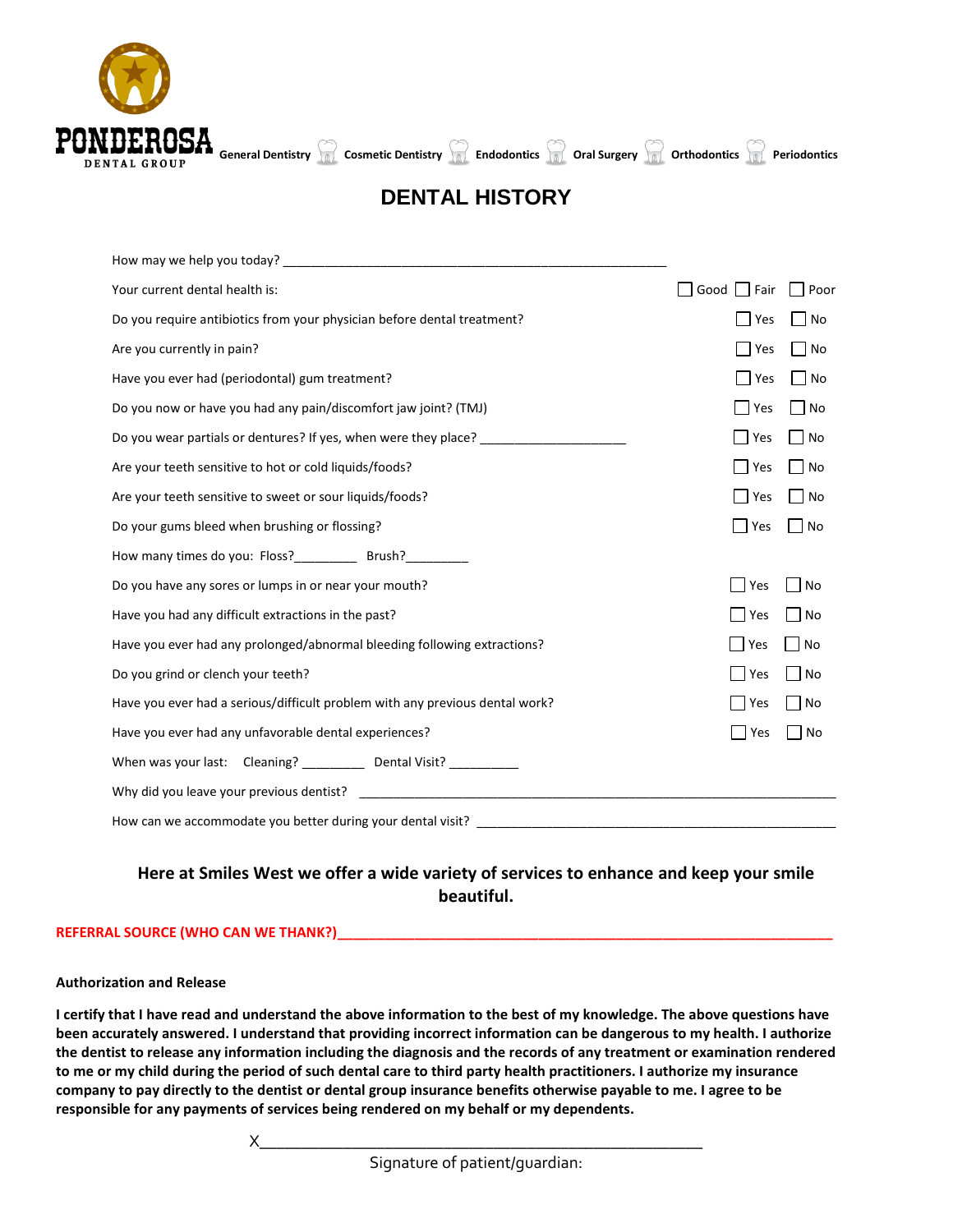### **PATIENT INFORMATION** *(PLEASE FILL OUT COMPLETELY)*

DENTAL GROUP

| First Name:               | Last Name:       |                  |                |                                  | Middle Initial:          |                  |              |  |
|---------------------------|------------------|------------------|----------------|----------------------------------|--------------------------|------------------|--------------|--|
| Preferred Name:           |                  |                  |                | Patient Is: $\Box$ Policy Holder | $\Box$ Responsible Party | $\Box$ Child     |              |  |
| Address:                  |                  |                  |                | City, State and Zip:             |                          |                  |              |  |
| Home Phone:               |                  |                  | Cell Phone:    |                                  | Work<br>Phone:           |                  |              |  |
| <b>Email Address:</b>     |                  |                  |                |                                  |                          |                  |              |  |
| <b>Birth Date:</b>        |                  | Soc. Sec:        |                |                                  | Driver Lic #             |                  |              |  |
| <b>Employment Status:</b> | $\Box$ Full Time | $\Box$ Part Time | $\Box$ Retired | $\Box$ Self Employed             | $\Box$ Other             | Gender:          |              |  |
| <b>Marital Status:</b>    | $\Box$ Child     | $\Box$ Single    | $\Box$ Married | □ Divorced                       | □ Widowed                | $\Box$ Separated | $\Box$ Other |  |
| <b>Student Status:</b>    | $\Box$ Full Time | $\Box$ Part Time |                |                                  |                          |                  |              |  |
| School /Employer Name:    |                  |                  |                | Preferred Pharmacy/Phone:        |                          |                  |              |  |

**RESA**<br>Contract General Dentistry **Cosmetic Dentistry Capachy Capacity Capacity Capachy orthodontics Capachy Periodontics** 

### **PARENT/GUARDIAN INFORMATION** *(For minors 17yrs & younger)*

| First Name:               | Last Name:       |                  |          |                      | Middle Initial:           |  |  |
|---------------------------|------------------|------------------|----------|----------------------|---------------------------|--|--|
| Address:                  |                  |                  |          | City, State and Zip: |                           |  |  |
| Home Phone:               | Mobile:          |                  |          |                      | Work<br>Phone:            |  |  |
| Email Address:            |                  |                  |          |                      | Relationship to Patient:  |  |  |
| Birth Date:               | Soc. Sec:        |                  |          | Drivers Lic:         |                           |  |  |
| <b>Employment Status:</b> | $\Box$ Full Time | $\Box$ Part Time | Retired  | $\Box$ Self Employed | $\Box$ Other<br>Gender:   |  |  |
| <b>Marital Status:</b>    | Single           | Married          | Divorced | Widowed              | $\Box$ Other<br>Separated |  |  |

#### **PRIMARY INSURANCE & SECONDARY INSURANCE (IF APPLICABLE, PLEASE FILL OUT COMPLETELY)**

| Name of Insured<br>DOB: | Name of Insured<br>DOB: |
|-------------------------|-------------------------|
| Insured ID/SSN:         | Insured DOB:            |
| Employer:               | Employer:               |
| Address:                | Address:                |
| City, State and Zip:    | City, State and Zip:    |
| Phone:                  | Phone:                  |

**I certify that the information provided is accurate and will be relied upon for granting credit and providing dental services. I understand that I am financially responsible for the charges not covered by or paid by my insurance. By signing below, I authorize that you may verify and exchange information on me and any additional applicants, including requiring reports from credit agencies. I authorize payment directly to the dentist of any group insurance benefits otherwise payable to me. I understand that i am financially responsible for any charges not covered by this authorization. I authorize release of any information relating to any dental claim or claims. I understand that this dental practice is owned and operated by a independent dentist. I acknowledge that each dentist is individually responsible for the dental care provided to me and no other dentist or corporate entity is responsible for my dental treatment.**

**Signature of Patient/Guardian:\_\_\_\_\_\_\_\_\_\_\_\_\_\_\_\_\_\_\_\_\_\_\_\_\_\_\_\_\_\_\_\_\_\_\_\_\_\_\_\_\_\_\_\_\_\_\_\_\_\_\_\_\_\_ Date:\_\_\_\_\_\_\_\_\_\_\_\_\_\_\_\_\_\_\_\_\_\_\_**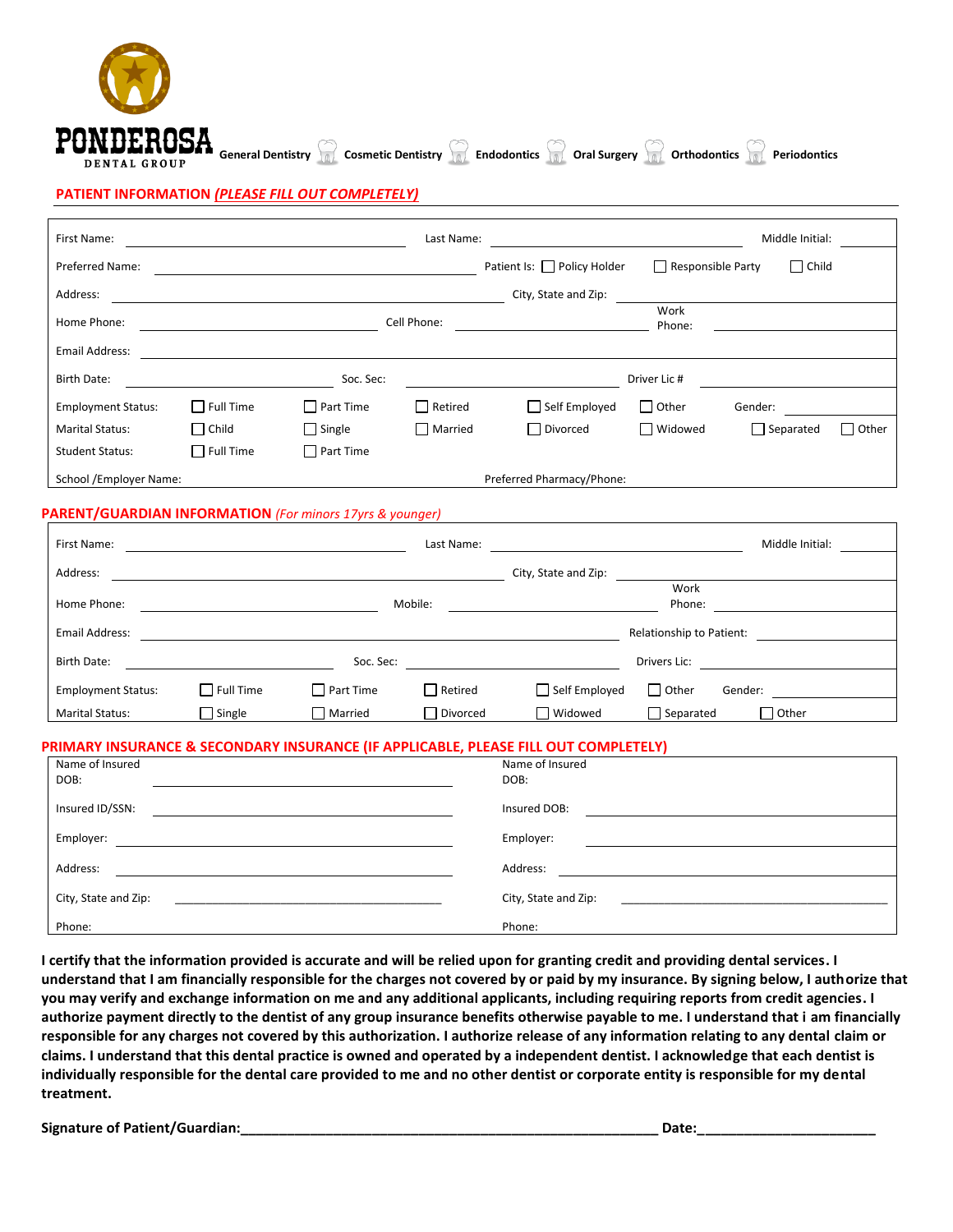## **PATIENT HEALTH HISTORY Patient Name:**

| Although dental personnel primarily treat the area in and around your mouth, your mouth is a part of your entire body. Health problems that you may have, or<br>medication that you may be taking, could have an important interrelationship with the dentistry you will receive. Thank you for answering the following<br>questions completely.                                                                                                                                                                                                                                                                                                                                                                                                                                                                                                                                                                                                                                                                                                                                                                                                                                                                                                                                                                           |                                                                                                                                                                                                                                                                                                                                                                                                                                                                      |                                                                                                                                                                                                                                                                                                                                                                                                                                 |                                                                                                                                                                                                                                                                                                                                                                                                            |                                                                                                                                                                                                                                                                                                                                                                             |                                                                                                                                                                                                                                                                                                                                                                                                                                                                               |  |
|----------------------------------------------------------------------------------------------------------------------------------------------------------------------------------------------------------------------------------------------------------------------------------------------------------------------------------------------------------------------------------------------------------------------------------------------------------------------------------------------------------------------------------------------------------------------------------------------------------------------------------------------------------------------------------------------------------------------------------------------------------------------------------------------------------------------------------------------------------------------------------------------------------------------------------------------------------------------------------------------------------------------------------------------------------------------------------------------------------------------------------------------------------------------------------------------------------------------------------------------------------------------------------------------------------------------------|----------------------------------------------------------------------------------------------------------------------------------------------------------------------------------------------------------------------------------------------------------------------------------------------------------------------------------------------------------------------------------------------------------------------------------------------------------------------|---------------------------------------------------------------------------------------------------------------------------------------------------------------------------------------------------------------------------------------------------------------------------------------------------------------------------------------------------------------------------------------------------------------------------------|------------------------------------------------------------------------------------------------------------------------------------------------------------------------------------------------------------------------------------------------------------------------------------------------------------------------------------------------------------------------------------------------------------|-----------------------------------------------------------------------------------------------------------------------------------------------------------------------------------------------------------------------------------------------------------------------------------------------------------------------------------------------------------------------------|-------------------------------------------------------------------------------------------------------------------------------------------------------------------------------------------------------------------------------------------------------------------------------------------------------------------------------------------------------------------------------------------------------------------------------------------------------------------------------|--|
| Are you under a physician's care now?                                                                                                                                                                                                                                                                                                                                                                                                                                                                                                                                                                                                                                                                                                                                                                                                                                                                                                                                                                                                                                                                                                                                                                                                                                                                                      | $\Box$ Yes                                                                                                                                                                                                                                                                                                                                                                                                                                                           |                                                                                                                                                                                                                                                                                                                                                                                                                                 |                                                                                                                                                                                                                                                                                                                                                                                                            |                                                                                                                                                                                                                                                                                                                                                                             |                                                                                                                                                                                                                                                                                                                                                                                                                                                                               |  |
| Have you ever been hospitalized or had a major operation?                                                                                                                                                                                                                                                                                                                                                                                                                                                                                                                                                                                                                                                                                                                                                                                                                                                                                                                                                                                                                                                                                                                                                                                                                                                                  | $\Box$ Yes                                                                                                                                                                                                                                                                                                                                                                                                                                                           |                                                                                                                                                                                                                                                                                                                                                                                                                                 |                                                                                                                                                                                                                                                                                                                                                                                                            |                                                                                                                                                                                                                                                                                                                                                                             |                                                                                                                                                                                                                                                                                                                                                                                                                                                                               |  |
| Have you ever had a serious head or neck injury?<br>$\blacksquare$ Yes                                                                                                                                                                                                                                                                                                                                                                                                                                                                                                                                                                                                                                                                                                                                                                                                                                                                                                                                                                                                                                                                                                                                                                                                                                                     |                                                                                                                                                                                                                                                                                                                                                                                                                                                                      |                                                                                                                                                                                                                                                                                                                                                                                                                                 |                                                                                                                                                                                                                                                                                                                                                                                                            |                                                                                                                                                                                                                                                                                                                                                                             |                                                                                                                                                                                                                                                                                                                                                                                                                                                                               |  |
| $\Box$ Yes<br>Are you taking any medications, pills, or drugs?<br>No If yes, please explain: No If yes are not all the set of the set of the set of the set of the set of the set of the set of the set of the set of the set of the set of the set of the set of the set of the set of the set                                                                                                                                                                                                                                                                                                                                                                                                                                                                                                                                                                                                                                                                                                                                                                                                                                                                                                                                                                                                                            |                                                                                                                                                                                                                                                                                                                                                                                                                                                                      |                                                                                                                                                                                                                                                                                                                                                                                                                                 |                                                                                                                                                                                                                                                                                                                                                                                                            |                                                                                                                                                                                                                                                                                                                                                                             |                                                                                                                                                                                                                                                                                                                                                                                                                                                                               |  |
| Do you take, or have you taken, Fen-Phen?                                                                                                                                                                                                                                                                                                                                                                                                                                                                                                                                                                                                                                                                                                                                                                                                                                                                                                                                                                                                                                                                                                                                                                                                                                                                                  | $\Box$ Yes                                                                                                                                                                                                                                                                                                                                                                                                                                                           |                                                                                                                                                                                                                                                                                                                                                                                                                                 |                                                                                                                                                                                                                                                                                                                                                                                                            |                                                                                                                                                                                                                                                                                                                                                                             |                                                                                                                                                                                                                                                                                                                                                                                                                                                                               |  |
| Do you use controlled substances?                                                                                                                                                                                                                                                                                                                                                                                                                                                                                                                                                                                                                                                                                                                                                                                                                                                                                                                                                                                                                                                                                                                                                                                                                                                                                          | $\Box$ Yes                                                                                                                                                                                                                                                                                                                                                                                                                                                           | No If yes, please explain: No If yes, please explain:                                                                                                                                                                                                                                                                                                                                                                           |                                                                                                                                                                                                                                                                                                                                                                                                            |                                                                                                                                                                                                                                                                                                                                                                             |                                                                                                                                                                                                                                                                                                                                                                                                                                                                               |  |
| Do you use tobacco?                                                                                                                                                                                                                                                                                                                                                                                                                                                                                                                                                                                                                                                                                                                                                                                                                                                                                                                                                                                                                                                                                                                                                                                                                                                                                                        | $\blacksquare$ Yes                                                                                                                                                                                                                                                                                                                                                                                                                                                   | $\Box$ No                                                                                                                                                                                                                                                                                                                                                                                                                       |                                                                                                                                                                                                                                                                                                                                                                                                            |                                                                                                                                                                                                                                                                                                                                                                             |                                                                                                                                                                                                                                                                                                                                                                                                                                                                               |  |
| Do you use alcohol?                                                                                                                                                                                                                                                                                                                                                                                                                                                                                                                                                                                                                                                                                                                                                                                                                                                                                                                                                                                                                                                                                                                                                                                                                                                                                                        | $\Box$ Yes                                                                                                                                                                                                                                                                                                                                                                                                                                                           | $\Box$ No                                                                                                                                                                                                                                                                                                                                                                                                                       |                                                                                                                                                                                                                                                                                                                                                                                                            |                                                                                                                                                                                                                                                                                                                                                                             |                                                                                                                                                                                                                                                                                                                                                                                                                                                                               |  |
| <b>WOMEN, ARE YOU</b>                                                                                                                                                                                                                                                                                                                                                                                                                                                                                                                                                                                                                                                                                                                                                                                                                                                                                                                                                                                                                                                                                                                                                                                                                                                                                                      |                                                                                                                                                                                                                                                                                                                                                                                                                                                                      |                                                                                                                                                                                                                                                                                                                                                                                                                                 |                                                                                                                                                                                                                                                                                                                                                                                                            |                                                                                                                                                                                                                                                                                                                                                                             |                                                                                                                                                                                                                                                                                                                                                                                                                                                                               |  |
| Pregnant/trying to get pregnant? □ Yes □ No                                                                                                                                                                                                                                                                                                                                                                                                                                                                                                                                                                                                                                                                                                                                                                                                                                                                                                                                                                                                                                                                                                                                                                                                                                                                                |                                                                                                                                                                                                                                                                                                                                                                                                                                                                      | Taking oral contraceptives? □ Yes □ No                                                                                                                                                                                                                                                                                                                                                                                          |                                                                                                                                                                                                                                                                                                                                                                                                            | Nursing? □ Yes □ No                                                                                                                                                                                                                                                                                                                                                         |                                                                                                                                                                                                                                                                                                                                                                                                                                                                               |  |
| ARE YOU ALERGIC TO THE FOLLOWING                                                                                                                                                                                                                                                                                                                                                                                                                                                                                                                                                                                                                                                                                                                                                                                                                                                                                                                                                                                                                                                                                                                                                                                                                                                                                           |                                                                                                                                                                                                                                                                                                                                                                                                                                                                      |                                                                                                                                                                                                                                                                                                                                                                                                                                 |                                                                                                                                                                                                                                                                                                                                                                                                            |                                                                                                                                                                                                                                                                                                                                                                             |                                                                                                                                                                                                                                                                                                                                                                                                                                                                               |  |
| Codeine<br>Penicillin<br><b>Aspirin</b>                                                                                                                                                                                                                                                                                                                                                                                                                                                                                                                                                                                                                                                                                                                                                                                                                                                                                                                                                                                                                                                                                                                                                                                                                                                                                    | Acrylic                                                                                                                                                                                                                                                                                                                                                                                                                                                              | <b>Metal</b>                                                                                                                                                                                                                                                                                                                                                                                                                    | Latex                                                                                                                                                                                                                                                                                                                                                                                                      | <b>Local Anesthetics</b>                                                                                                                                                                                                                                                                                                                                                    |                                                                                                                                                                                                                                                                                                                                                                                                                                                                               |  |
| If yes, please explain<br>Other                                                                                                                                                                                                                                                                                                                                                                                                                                                                                                                                                                                                                                                                                                                                                                                                                                                                                                                                                                                                                                                                                                                                                                                                                                                                                            |                                                                                                                                                                                                                                                                                                                                                                                                                                                                      |                                                                                                                                                                                                                                                                                                                                                                                                                                 |                                                                                                                                                                                                                                                                                                                                                                                                            |                                                                                                                                                                                                                                                                                                                                                                             |                                                                                                                                                                                                                                                                                                                                                                                                                                                                               |  |
| DO YOU HAVE, OR HAVE YOU HAD, ANY OF THE FOLLOWING                                                                                                                                                                                                                                                                                                                                                                                                                                                                                                                                                                                                                                                                                                                                                                                                                                                                                                                                                                                                                                                                                                                                                                                                                                                                         |                                                                                                                                                                                                                                                                                                                                                                                                                                                                      |                                                                                                                                                                                                                                                                                                                                                                                                                                 |                                                                                                                                                                                                                                                                                                                                                                                                            |                                                                                                                                                                                                                                                                                                                                                                             |                                                                                                                                                                                                                                                                                                                                                                                                                                                                               |  |
| AIDS/HIV Positive<br>  Yes   No<br><b>Chronic Sinus Problems</b><br>Alzheimer's Disease<br>$\Box$ Yes $\Box$ No<br><b>Diabetes</b><br>$\Box$ Yes $\Box$ No<br>Drug Addiction<br>Anaphylaxis<br>$\Box$ Yes $\Box$ No<br><b>Frequent Urination</b><br>Anemia<br>$\Box$ Yes $\Box$ No<br>Emphysema<br>Angina<br>$\Box$ Yes $\Box$ No<br><b>Epilepsy or Seizures</b><br>Arthritis<br>$\Box$ Yes $\Box$ No<br><b>Artificial Heart Valve</b><br><b>Abnormal Bleeding</b><br>$\Box$ Yes $\Box$ No<br>Joint Replacement<br><b>Excessive Thirst</b><br>$\Box$ Yes $\Box$ No<br><b>Fainting Spells/Dizziness</b><br>Asthma<br>$\Box$ Yes $\Box$ No<br>Persistent Cough<br>Coronary Artery Blockage<br>$\Box$ Yes $\Box$ No<br><b>Blood Transfusion</b><br><b>Frequent Thirst</b><br>$\Box$ Yes $\Box$ No<br><b>Frequent Headaches</b><br><b>Breathing Problem</b><br><b>Respiratory Problems</b><br>$\Box$ Yes $\Box$ No<br><b>Genital Herpes</b><br>$\Box$ Yes $\Box$ No<br>Glaucoma<br>Cancer<br>$\Box$ Yes $\Box$ No<br>TMJ or TMD<br>Chemotherapy/Radiation<br><b>Chest Pains</b><br>$\Box$ Yes $\Box$ No<br>Heart Attack/Failure<br>$\Box$ Yes $\Box$ No<br>Cold Sores/Canker Sores<br><b>Heart Murmur</b><br>Congenital Heart Disorder 7 Yes No Heart Pace Maker<br>Convulsions<br>$\Box$ Yes $\Box$ No Heart Problems/Disease | $\Box$ Yes $\Box$ No<br>$\Box$ Yes $\Box$ No<br>$\Box$ Yes $\Box$ No<br>$\Box$ Yes $\Box$ No<br>$\Box$ Yes $\Box$ No<br>$\Box$ Yes $\Box$ No<br>$\Box$ Yes $\Box$ No<br>$\Box$ Yes $\Box$ No<br>$\Box$ Yes $\Box$ No<br>$\Box$ Yes $\Box$ No<br>$\Box$ Yes $\Box$ No<br>$\Box$ Yes $\Box$ No<br>$\Box$ Yes $\Box$ No<br>$\Box$ Yes $\Box$ No<br>$\Box$ Yes $\Box$ No<br>$\Box$ Yes $\Box$ No<br>$\Box$ Yes $\Box$ No<br>$\Box$ Yes $\Box$ No<br>$\Box$ Yes $\Box$ No | Hemophilia<br>Hepatitis A, B, or C<br>Multiple Sclerosis<br>Herpes<br>High Blood Press.<br><b>Mental Retardation</b><br>Hypoglycemia<br>Irregular Heartbeat<br>Kidney Problems<br>Leukemia<br>Liver Disease<br>Low Blood Pressure<br>Lung Disease<br>Mitral Valve Prolapse T Yes T No<br>Dementia Disease<br>Parathyroid Disease<br>Psychiatric Care<br><b>Bruise Easily</b><br>Anxiety/Nervousness ∩ Yes ∩ No Organ Transplant | $\Box$ Yes $\Box$ No<br>$\Box$ Yes $\Box$ No<br>$\Box$ Yes $\Box$ No<br>$\Box$ Yes $\Box$ No<br>$\Box$ Yes $\Box$ No<br>$\Box$ Yes $\Box$ No<br>$\Box$ Yes $\Box$ No<br>$\Box$ Yes $\Box$ No<br>$\Box$ Yes $\Box$ No<br>$\Box$ Yes $\Box$ No<br>$\Box$ Yes $\Box$ No<br>$\Box$ Yes $\Box$ No<br>$\Box$ Yes $\Box$ No<br>$\Box$ Yes $\Box$ No<br>  Yes   No<br>$\Box$ Yes $\Box$ No<br>$\Box$ Yes $\Box$ No | <b>Renal Dialysis</b><br><b>Rheumatic Fever</b><br><b>Stomach Trouble</b><br><b>Scarlet Fever</b><br>Shingles<br><b>Muscle Numbness</b><br>Cholesterol<br>Osteoporosis<br>Muscle Weakness<br>Stroke<br>Swelling of Limbs<br><b>Thyroid Problems</b><br>Tonsillitis<br>Tuberculosis<br><b>Tumors or Growths</b><br>Ulcers<br><b>Venereal Disease</b><br><b>Blood Disease</b> | ∏ Yes∏ No<br>$\Box$ Yes $\Box$ No<br>$\square$ Yes $\square$ No<br>$\Box$ Yes $\Box$ No<br>$\Box$ Yes $\Box$ No<br>$\Box$ Yes $\Box$ No<br>$\Box$ Yes $\Box$ No<br>$\square$ Yes $\square$ No<br>$\Box$ Yes $\Box$ No<br>$\Box$ Yes $\Box$ No<br>∏ Yes ∏ No<br>$\square$ Yes $\square$ No<br>$\square$ Yes $\square$ No<br>$\square$ Yes $\square$ No<br>$\Box$ Yes $\Box$ No<br>$\Box$ Yes $\Box$ No<br>$\Box$ Yes $\Box$ No<br>$\Box$ Yes $\Box$ No<br>$\Box$ Yes $\Box$ No |  |
| Have you ever had any serious illness not listed above? $\Box$ Yes $\Box$ No If yes, please explain:                                                                                                                                                                                                                                                                                                                                                                                                                                                                                                                                                                                                                                                                                                                                                                                                                                                                                                                                                                                                                                                                                                                                                                                                                       |                                                                                                                                                                                                                                                                                                                                                                                                                                                                      |                                                                                                                                                                                                                                                                                                                                                                                                                                 |                                                                                                                                                                                                                                                                                                                                                                                                            |                                                                                                                                                                                                                                                                                                                                                                             |                                                                                                                                                                                                                                                                                                                                                                                                                                                                               |  |
| IN CASE OF EMERGENCY CONTACT                                                                                                                                                                                                                                                                                                                                                                                                                                                                                                                                                                                                                                                                                                                                                                                                                                                                                                                                                                                                                                                                                                                                                                                                                                                                                               |                                                                                                                                                                                                                                                                                                                                                                                                                                                                      |                                                                                                                                                                                                                                                                                                                                                                                                                                 |                                                                                                                                                                                                                                                                                                                                                                                                            |                                                                                                                                                                                                                                                                                                                                                                             |                                                                                                                                                                                                                                                                                                                                                                                                                                                                               |  |
| Name                                                                                                                                                                                                                                                                                                                                                                                                                                                                                                                                                                                                                                                                                                                                                                                                                                                                                                                                                                                                                                                                                                                                                                                                                                                                                                                       |                                                                                                                                                                                                                                                                                                                                                                                                                                                                      |                                                                                                                                                                                                                                                                                                                                                                                                                                 |                                                                                                                                                                                                                                                                                                                                                                                                            |                                                                                                                                                                                                                                                                                                                                                                             |                                                                                                                                                                                                                                                                                                                                                                                                                                                                               |  |
| Name                                                                                                                                                                                                                                                                                                                                                                                                                                                                                                                                                                                                                                                                                                                                                                                                                                                                                                                                                                                                                                                                                                                                                                                                                                                                                                                       | Relationship_                                                                                                                                                                                                                                                                                                                                                                                                                                                        |                                                                                                                                                                                                                                                                                                                                                                                                                                 |                                                                                                                                                                                                                                                                                                                                                                                                            | Phone_                                                                                                                                                                                                                                                                                                                                                                      |                                                                                                                                                                                                                                                                                                                                                                                                                                                                               |  |
| To the best of my knowledge, the questions on this form have been accurately answered. I understand that providing incorrect information can be dangerous to my (or<br>patient's) health. It is my responsibility to inform the dental office of any changes in medical status.                                                                                                                                                                                                                                                                                                                                                                                                                                                                                                                                                                                                                                                                                                                                                                                                                                                                                                                                                                                                                                            |                                                                                                                                                                                                                                                                                                                                                                                                                                                                      |                                                                                                                                                                                                                                                                                                                                                                                                                                 |                                                                                                                                                                                                                                                                                                                                                                                                            |                                                                                                                                                                                                                                                                                                                                                                             |                                                                                                                                                                                                                                                                                                                                                                                                                                                                               |  |
| SIGNATURE OF PATIENT, PARENT or GUARDIAN:                                                                                                                                                                                                                                                                                                                                                                                                                                                                                                                                                                                                                                                                                                                                                                                                                                                                                                                                                                                                                                                                                                                                                                                                                                                                                  |                                                                                                                                                                                                                                                                                                                                                                                                                                                                      |                                                                                                                                                                                                                                                                                                                                                                                                                                 |                                                                                                                                                                                                                                                                                                                                                                                                            | DATE:                                                                                                                                                                                                                                                                                                                                                                       |                                                                                                                                                                                                                                                                                                                                                                                                                                                                               |  |

MEDICAL HEALTH REVIEWED BY (DOCTOR): DATE: DATE: DATE: DATE: DATE: DATE: DATE: DATE: DATE: DATE: DATE: DATE: DATE: DATE: DATE: DATE: DATE: DATE: DATE: DATE: DATE: DATE: DATE: DATE: DATE: DATE: DATE: DATE: DATE: DATE: DATE: